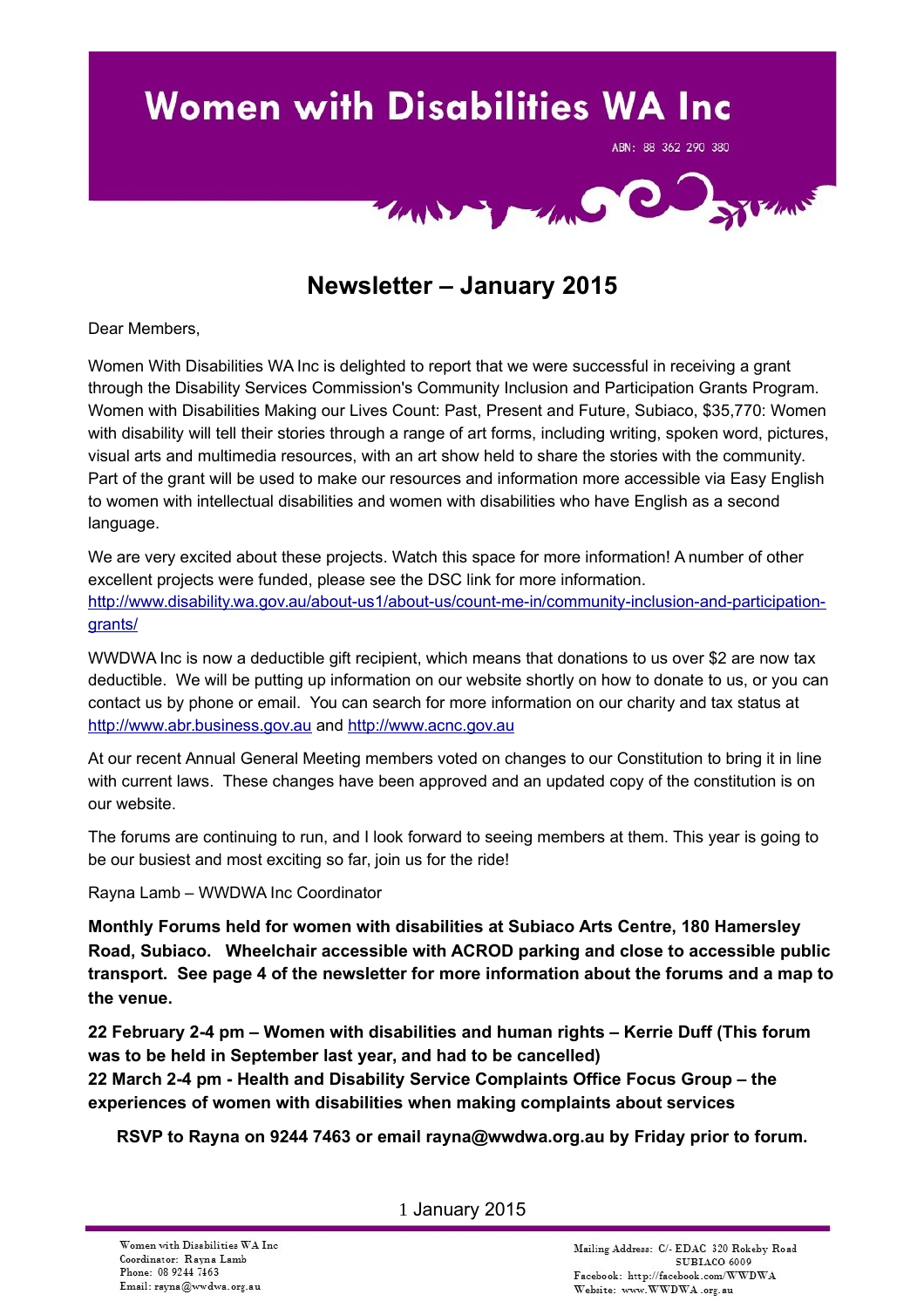#### **WWDWA INC'S MANAGEMENT COMMITTEE FOR 2015**

Zel Iscel - Chairperson (continuing) Ingrid Moore - Secretary (continuing) Jackie Greene - Treasurer (new - welcome on board, Jackie!) Leone Lawrence - Committee Member (continuing) Melanie Hawkes - Committee Member (continuing) Monica McGhie - Committee Member (continuing)

### **SENATE PASSES MOTION FOR NATIONAL INQUIRY INTO VIOLENCE AND ABUSE**

On 11 February 2015, the Senate unanimously passed the motion (moved by Senator Siewert) for a National Inquiry into Violence and Abuse Against People with Disability in Institutional and Residential Settings. This is an extraordinary day for people with disabilities everywhere, but especially women and girls with disabilities, who experience, and are at risk of, multiple forms of violence, particularly in institutional and residential settings.

Women With Disabilities Australia (WWDA) commends the Senate for listening to the voices of people with disabilities; for recognising the urgency of the issue, and for its commitment to ending the epidemic that is violence against people with disabilities in institutional and residential settings.

WWDA has worked on this issue for more than 20 years. Today, newly elected WWDA President Rayna Lamb said "Today the Senate has recognised the need for a national inquiry into violence perpetrated against people with disabilities in institutional and residential settings. It has acknowledged that this issue is not just a 'state' issue, and is not restricted to just a handful of disability service providers. The Senate has listened to, and respected the voices of people with disabilities from around Australia. It has shown great leadership in committing, through a Senate Inquiry, to working with people with disabilities to end the epidemic that is violence against people with disabilities in institutional and residential settings. The Senate is to be commended for recognising that violence against people with disabilities cannot, and will not, be tolerated any longer."

WWDA Executive Director Carolyn Frohmader, who has led this work for more than 19 years, today said: "WWDA is deeply indebted to Senator Rachel Siewert for her leadership and support on this national issue. WWDA, and our allies, are looking forward to working with Governments, through this national Inquiry, to find practical, coordinated solutions to end this epidemic once and for all. Today, WWDA pays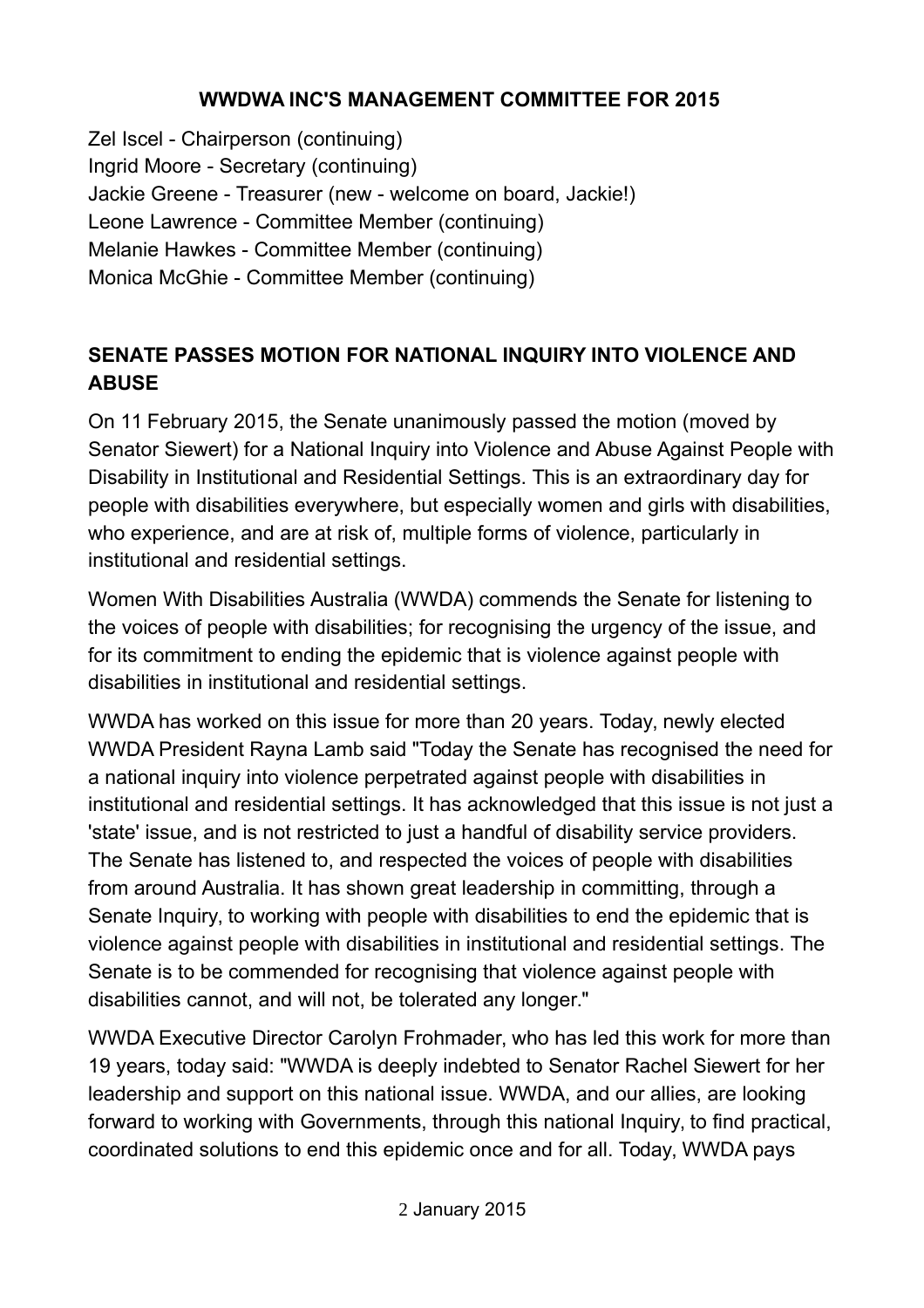tribute to those WWDA members who are no longer with us but who have been such an important part of our journey to end violence against women and girls with disabilities. We also take this opportunity to pay special tribute to our member and friend, Juliette Anderson, for her advocacy on behalf of all people with disabilities who have experienced violations of one of their most fundamental human rights the right to live their lives free from all forms of violence, abuse, neglect and exploitation."

Web: [www.wwda.org.au](http://www.wwda.org.au/) Facebook: <http://www.facebook.com/WWDA.Australia>

## **PEER SUPPORT FOR PEOPLE IN THE NDIS HILLS TRIAL SITE**

My Supports is a peer based service that is provide by people with a lived experience of disability, for people living and experiencing disability. If you live in the NDIS Hills trial site and would like My Supports or my personal attention to navigate the NDIS process and provide ongoing supports please come and talk to us at My Supports. By working with you we can help you to make the most of the opportunities that lay ahead. Call 9274 7575 or go to <http://mysupports.com.au/> for more information.

## **LOW COST PHONES AND PHONE PLANS FOR PEOPLE WITH DISABILITIES**

Jeenee Mobile provides \$35 Smart Phone Packs to people with disabilities valued at \$840—includes a 24 month plan, individualised smartphone with one button access to 24/7 specialised support from trained consultants. Their phones and tablets are customised to meet the wide range of accessibility needs of individual people with disabilities, including those with coordination difficulties, and people with intellectual disabilities.

Jeenee Mobile runs on the Optus 4G network. The plans are funded by the sale of SIM card packs.

You can apply for a donated mobile connection at <http://www.jeenee.org.au/makeadifference/>